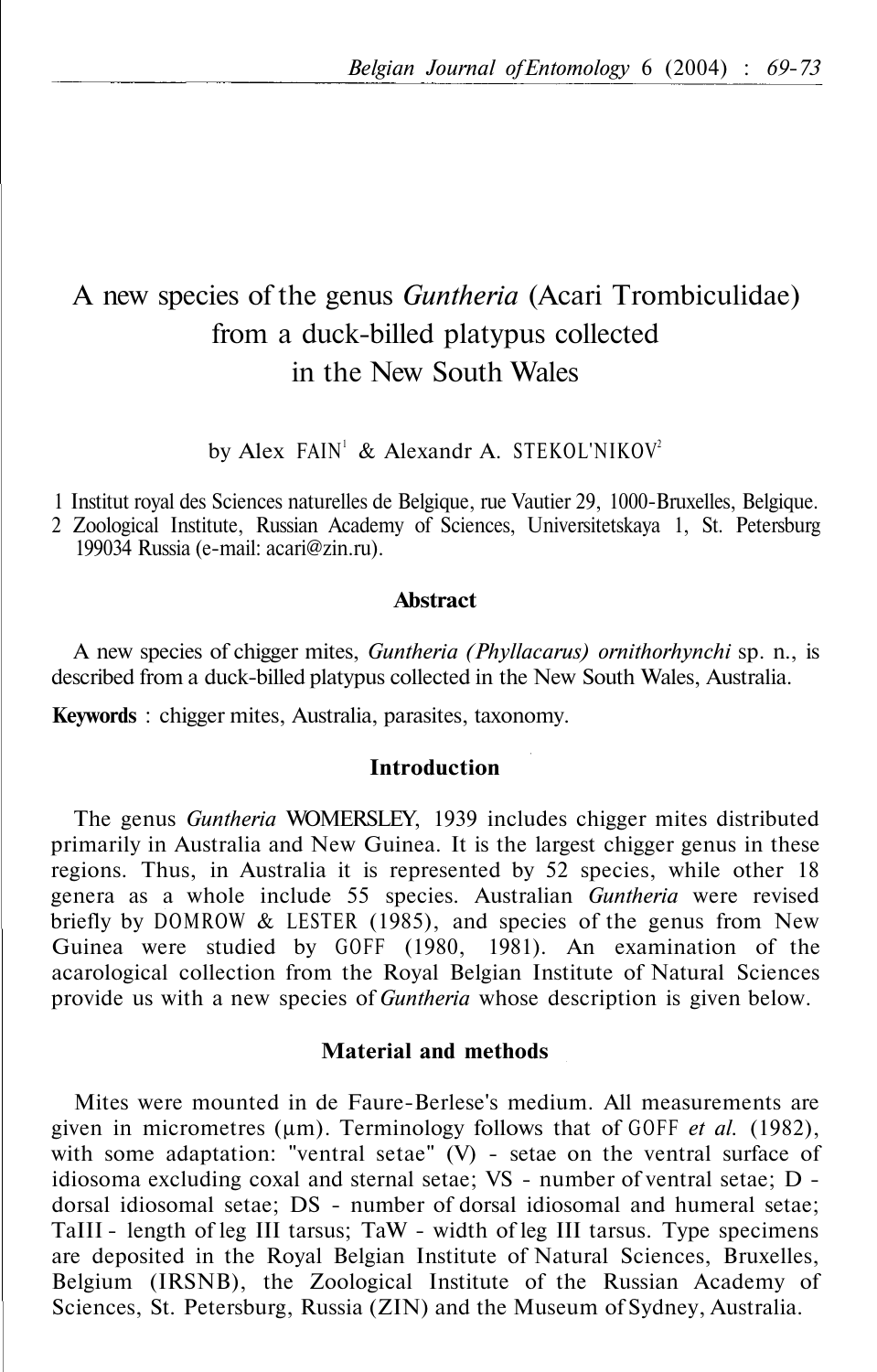## **Results**

### *Guntheria (Phyllacarus) ornithorhynchi* **sp. n.**

**Diagnosis** : SIF = 5B-N-3-1100.0000;  $fPp = B/B/BNB$ ;  $fCx = 1.1.1$ ;  $fSt =$ 2.2; fSc: PL>AM >AL; Ip = 683; fD = 2H-6-6-6-6-4; DS = 30; VS = 46; NDV  $= 77.$ 

**Description** : *Larva* (Figs 1-10). Idiosoma. Eyes absent. One pair of humeral setae; 28 dorsal idiosomal setae, arranged 6-6-6-6-4 with some variation; 2 pairs of sternal setae and 42-49 ventral setae; total idiosomal setae 72-79. Gnathosoma. Cheliceral blade with small cap and one small medial tooth; gnathobase moderately punctate, bearing a pair of strongly branched setae; galeala nude; palpal claw 3-pronged; setae on palpal femur and genu branched; dorsal palpal tibial seta very thick and branched, lateral seta nude, ventral seta branched; palpal tarsus with 5 branched setae and inflated tarsala. Scutum. Moderately punctate, near trapezoidal, with posterior margin straight in center and with widely rounded corners; AM base posterior to level of AL bases; SB anterior to level of PL bases; PL>AM>AL; sensilla lost in all specimens examined. Legs. All 7-segmented, terminating in a pair of wide claws and a thin clawlike empodium. Leg I: coxa with 1 non-specialised branched seta (1B); trochanter 1B; basifemur 1B; telofemur 5B; genu 4B, 1 genuala, microgenuala; tibia 8B, 2 striated tibialae, long microtibiala; tarsus 16B, inflated tarsala 11 μm long, situated near the top of the segment, microtarsala, subterminala, parasubterminala, pretarsala. Leg II: coxa 1B; trochanter 1B; basifemur 2B; telofemur 4B; genu 3B, 1 genuala; tibia 6B, 2 tibialae; tarsus 15B, tarsala 12 μm long, microtarsala, pretarsala absent. Leg III: coxa 1B; trochanter 1B; basifemur 2B; telofemur 3B; genu 3B, genuala absent; tibia 6B, tibiala absent; tarsus 15B.

**Standard measurements of holotype** :  $AW = 52$ ,  $PW = 72$ ,  $SB = 30$ ,  $ASB$  $= 29$ ,  $PSB = 22$ ,  $SD = 50$ ,  $P-PL = 16$ ,  $AP = 32$ ,  $AM = 26$ ,  $AL = 23$ ,  $PL = 47$ ,  $H = 29$  $= 43$ , D = 34-41, pa = 247, pm = 205, pp = 239, Ip = 691, TaIII = 53, TaW = 17,  $DS = 30$ ,  $VS = 49$ ,  $NDV = 79$ .

| Standard measurements of the type series $(N = 4)$ : |  |  |  |  |
|------------------------------------------------------|--|--|--|--|
|------------------------------------------------------|--|--|--|--|

|     | AW                                                    | <b>PW</b>                                 | CD                                                                        | <b>AUL</b>             | PSB                        | SD             | '-PL<br>------ | . D    | ЛL         | וס<br>----- |    |
|-----|-------------------------------------------------------|-------------------------------------------|---------------------------------------------------------------------------|------------------------|----------------------------|----------------|----------------|--------|------------|-------------|----|
|     | -45                                                   | bb                                        | 20                                                                        | <b>CAR DESCRIPTION</b> | 20                         | $\overline{ }$ |                |        |            |             | ◡  |
| Max | ◡                                                     | properties the complete property services |                                                                           | 30                     | <u>_</u>                   |                |                | $\sim$ | ---------- |             |    |
| m   | <b>COLORADO</b><br>48<br>provided and contract of the | 60                                        | account in the contract prints and contract the company of the<br>c<br>20 | οq                     | <b>THEFT PARTIES</b><br>20 |                | 10             | $\sim$ |            |             | тv |

|           |           | Da<br>______             | pm                                       | pp           |     | DS     | VS                           | NDV<br>_______ | TaW |
|-----------|-----------|--------------------------|------------------------------------------|--------------|-----|--------|------------------------------|----------------|-----|
| $27 - 39$ | 18-31     | 243                      | 200                                      | າ າ າ        |     | 30     | 47<br>. .                    |                |     |
| $34 - 42$ | $20 - 34$ | 247                      | <b>ANARLIN WORKSHIP</b><br>205<br>------ | 239<br>----- | 691 | $\sim$ | <b>CONTRACTOR</b> CONTRACTOR | 70             |     |
| $30 - 41$ | $19 - 32$ | <b>CONTRACTOR</b><br>245 | 203                                      | 236          | 683 | 30     | 46                           |                |     |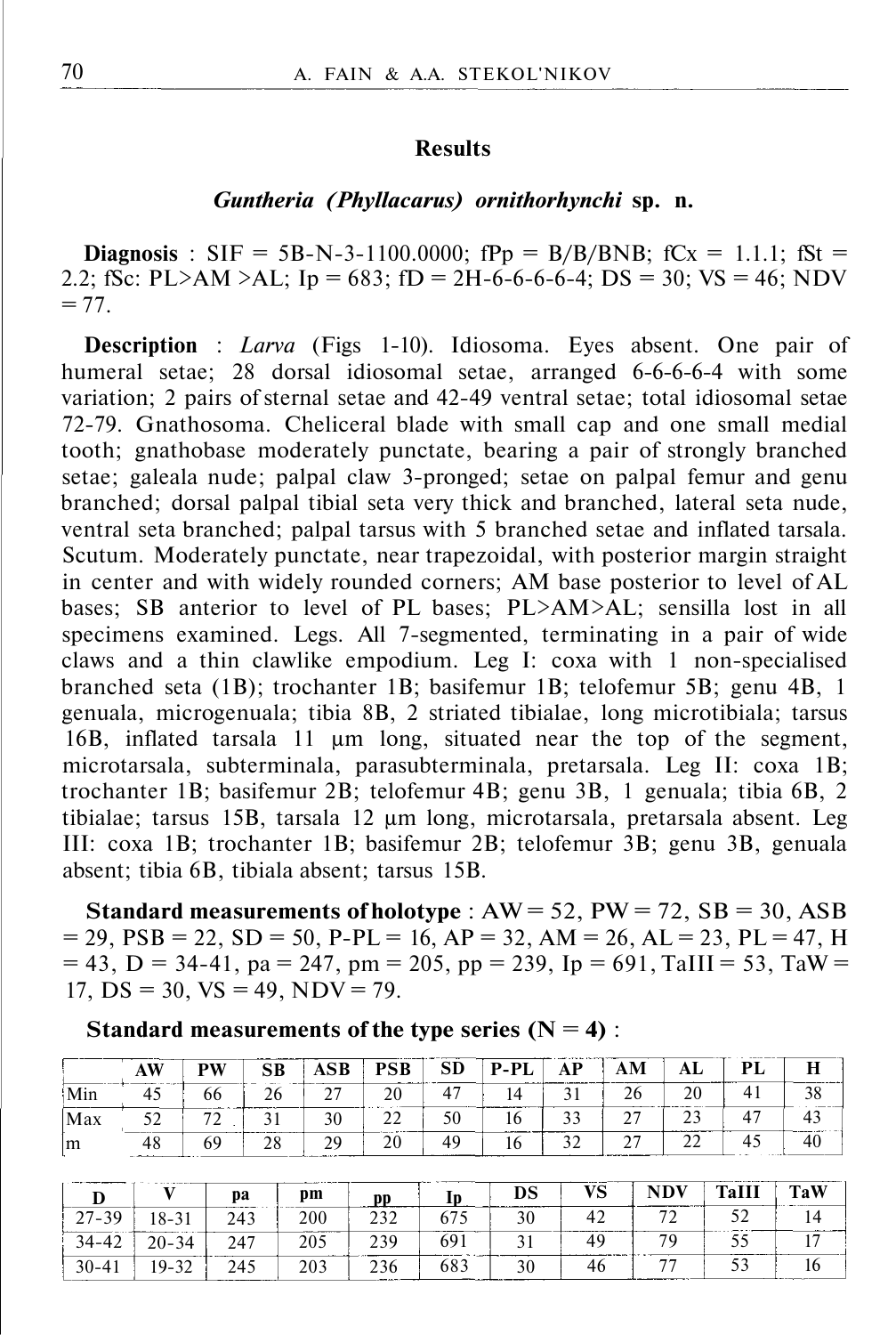

Figs 1-5. *Guntheria (Phyllacarus) ornithorhynchi* **sp. n.**, larva. 1 : anterior (preanal) ventral idiosomal seta. 2 : scutum. 3 : anterior dorsal idiosomal seta. 4 : arrangement of dorsal idiosomal setae. 5 : arrangement of ventral idiosomal setae.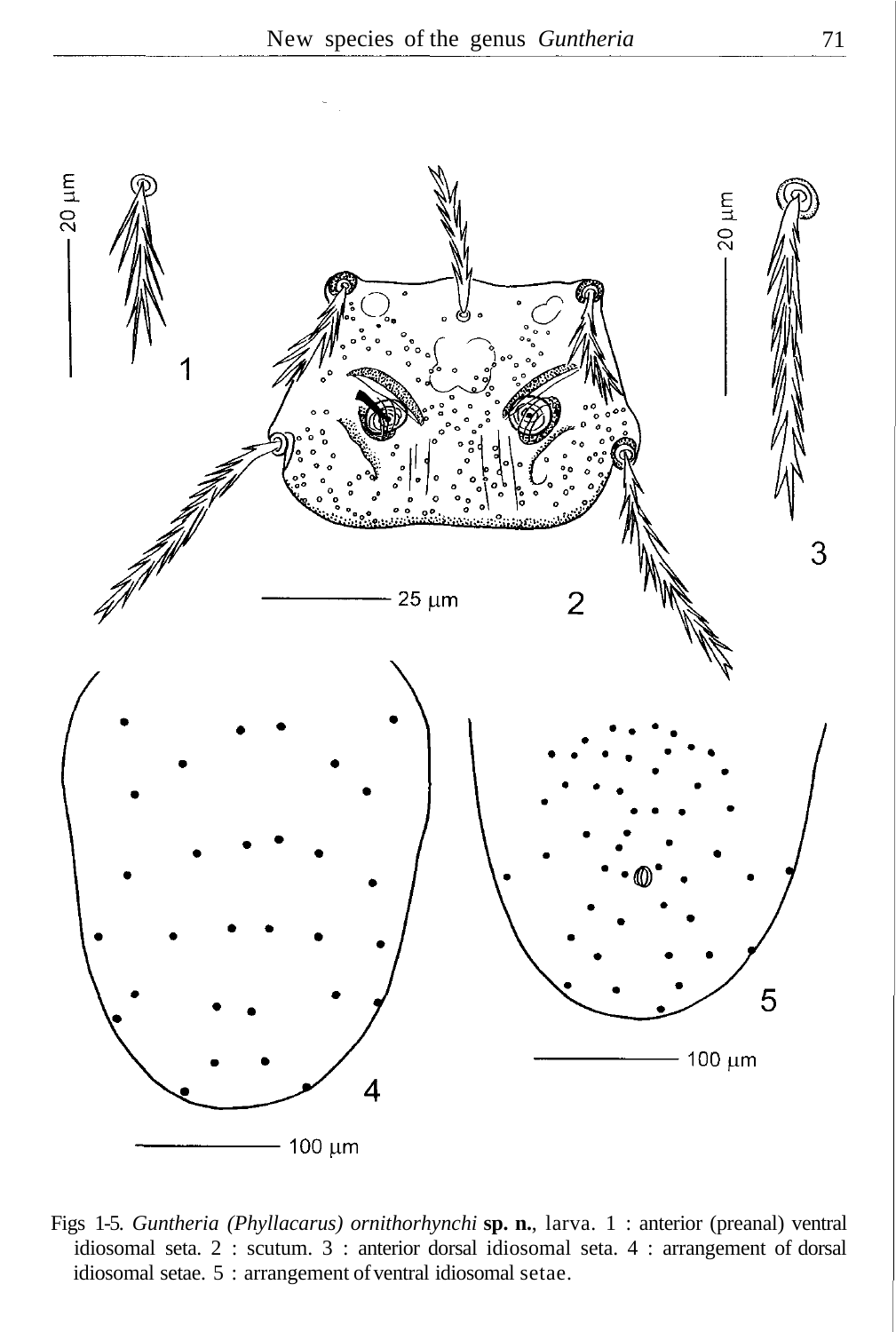

Figs 6-10. *Guntheria (Phyllacarus) ornithorhynchi* **sp. n.**, holotype larva. 6 : dorsal aspect of gnathosoma. 7 : ventral aspect of gnathosoma. 8 : leg I. 9 : leg II. 10 : leg III.